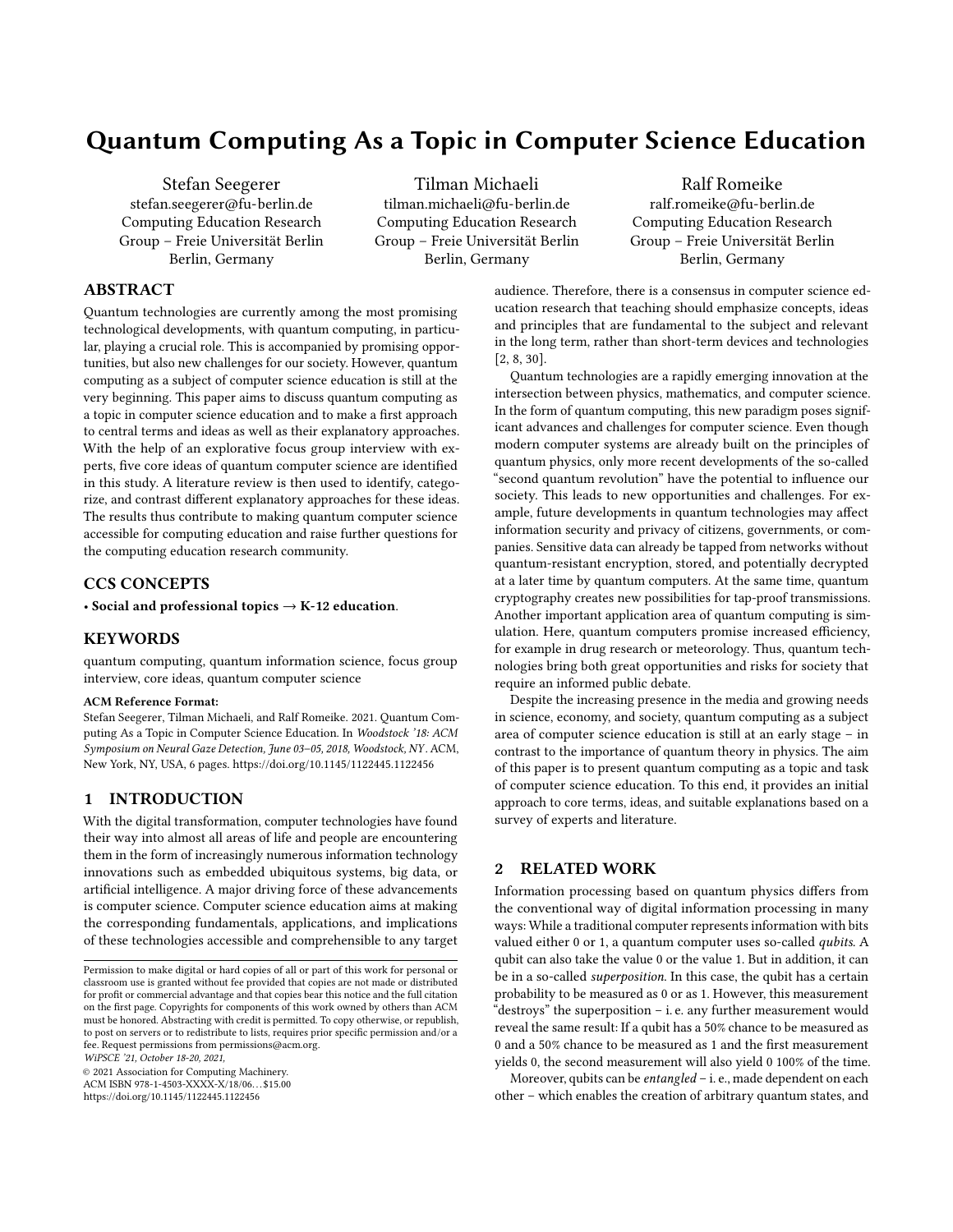thus achieving quantum superiority. Taking advantage of superposition and entanglement, quantum algorithms attempt to solve certain problems such as prime factorization [\[31\]](#page-5-4), database searching [\[15\]](#page-5-5), or simulations [\[38\]](#page-5-6) much faster than traditional supercomputers: While *n* traditional bits can only be in one of the  $2^n$  possible states, *n* qubits can be used to represent  $2^n$  states simultaneously, with each state assigned a specific probability: So while a traditional computer could only represent one state with 4 bits (e. g. 1001), a quantum computer can represent all 16 possible combinations of 0 and 1 with length 4, with each combination having a certain probability to be measured. Traditional computers use gates – primitive logical functions – such as AND, OR or NAND (not and) to process data stored in bits. Quantum algorithms manipulate qubits by applying special quantum gates in such a way that a correct result is measured at the end with high probability.

The three sciences directly involved, physics, mathematics, and computer science, can contribute to the understanding of quantum technologies, and each can serve as a perspective and entry point into the subject area. Thus, there are various educational concepts to address the basics of quantum physics in school, e. g., by starting with the double-slit experiment to illustrate central contents and questions of quantum physics [\[21\]](#page-5-7), with light experiments [\[11\]](#page-5-8) or by providing students the possibilities to experiment in different laboratory settings [\[12\]](#page-5-9). A physics education approach to quantum computing exists, for example, for high school students [\[28\]](#page-5-10). However, this approach requires in-depth mathematical knowledge.

If we consider quantum computing as a topic of computer science education, approaches are limited and there are only a handful of educational concepts. Quantum computing can be found in certain university courses in bachelor's (e. g., [\[20\]](#page-5-11)) or master's computer science programs (e. g., [\[22,](#page-5-12) [33\]](#page-5-13)). Billig [\[4\]](#page-5-14) addresses quantum computing for secondary school students concerning their mathematics skills, e. g., by simplifying the central concepts and avoiding complex numbers. To illustrate the potentials of quantum computing, traditional computer systems and cryptographic methods are first described. Then, the special features, strengths, and challenges of quantum technology are highlighted. A first proposal for key concepts of quantum information science is presented by QISLearners [\[1\]](#page-5-15). Other secondary school curricula consider the STEM context [\[29\]](#page-5-16), use problem-based learning and the IBM Quantum Circuit Designer [\[26\]](#page-5-17), or propose quantum computing activities to support regular lessons [\[32\]](#page-5-18). Wootton [\[36\]](#page-5-19) describes an approach to getting started using a brain game app that allows interested individuals ages 5 and up to learn about qubits and quantum gates in a playful manner. In addition, several videos explain quantum computing by teaching the basics of quantum technologies at different levels. To our knowledge, there are no scientific studies or research findings on the aforementioned approaches, which are primarily devoted to the preparation of content.

## 3 METHODOLOGY

In the following, an initial didactical analysis of the topic of quantum computing will be undertaken. For this purpose, we will first (1) identify central terms and concepts as well as relevant questions and needs for clarification based on relevant literature, (2) utilize a focus-group-interview with experts to determine candidates for

core ideas of quantum computing, and (3) analyze and contrast existing explanatory approaches for the resulting core ideas to collect and discuss existing pedagogical approaches.

(1) Clarification and Analysis Of the Subject Area. In the first step, in an explorative literature analysis, relevant terms and concepts within literature were gathered. Furthermore, open questions and needs for further clarification were identified. The corpus comprises a total of 17 documents (children's books, textbooks, school curricula, and popular science books dealing with the topic of quantum computing), see table [1.](#page-1-0) This allows for an initial clarification and analysis of the subject area, providing the basis for the expert interviews.

<span id="page-1-0"></span>

| Target audience           | # Documents | Documents               |
|---------------------------|-------------|-------------------------|
| Children                  | 2           | [13, 23]                |
| Students                  | 5           | [4, 25, 26, 29, 35]     |
| Professional audience     | 4           | [5, 16, 17, 27]         |
| Interested general public | 6           | [6, 10, 18, 19, 34, 37] |

Table 1: Document corpus

(2) Focus group interview with experts. To discuss and evaluate the concepts and issues identified in the first step, an expert survey in the form of a focus group interview was conducted. Due to its exploratory and discursive character aiming at reaching a consensus, this survey method is particularly suitable for our research interest [\[14\]](#page-5-34). The experts were approached via the German Informatics Society's (GI) working group "quantum computing". They are characterized by both technical expertise in the research area of quantum computing as well as corresponding teaching experience. For the online workshop, 9 people could be recruited. As preparation, the experts were surveyed using a semi-structured questionnaire on central terms, possible applications, and social impact of quantum computing beforehand. The results of this written survey were then analyzed and summarized to provide the basis for the actual group discussions within the workshop. Thus, the structure of the questionnaire also served as an interview guide for the focus group. Within the workshop, those results were discussed. Based on the central terms of the field, the method of pile sorting was applied to develop and rate core ideas of quantum computing. In addition, follow-up interviews were conducted with selected participants.

(3) Explanatory approaches. In the third step, explanatory approaches for the previously-identified core ideas of quantum computing were elaborated, categorized, and contrasted with the help of a literature analysis. For this purpose, the corpus of step 1 (cf. table [1\)](#page-1-0) was examined with the help of a structuring qualitative content analysis according to Mayring [\[24\]](#page-5-35). As a deductive category system, we used the resulting core ideas of step 2. This way, recurring patterns in the explanatory approaches for the corresponding ideas could be identified.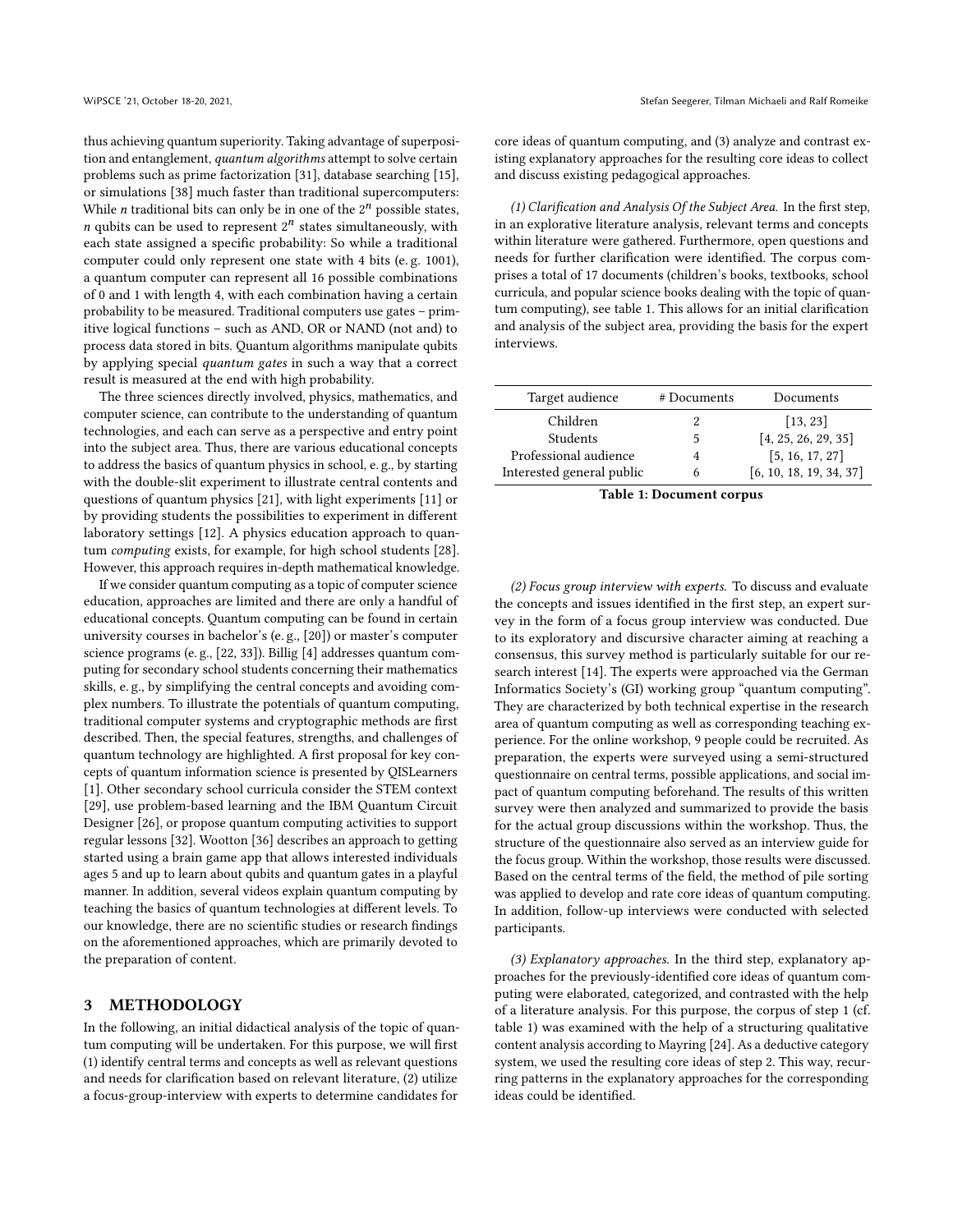#### 4 RESULTS

# 4.1 Clarification and Analysis Of the Subject Area

To identify the core ideas of quantum computing important to the context of computer science education, an initial overview of the relevant concepts is needed. This overview was first obtained with the help of an exploratory analysis of relevant literature for different target groups. The results show that there seems to be a certain consensus regarding topics and terms relevant to the subject area, which is reflected in a group of recurring terms used similarly in all analyzed documents (cf. the terms mentioned by experts in Tab. [2\)](#page-3-0). Furthermore, the terms were largely independent of the literature's target group. Due to their prominence in the literature, it can be assumed that the terms are also central from the perspective of computer science education and thus for the understanding of quantum computing and can be used as a basis for identifying core ideas.

Furthermore, it has proven to be purposeful to consider not only the technological perspective but also the application-oriented and socio-cultural perspective [\[7\]](#page-5-36). However, in literature, statements almost exclusively came from a technological perspective. Possible applications and also societal implications of quantum computing were only hinted at, so that this question was also taken to the expert panel.

## 4.2 Focus Group Interview With Experts

Central Terms. Terms can help define, specify, and prioritize learning content in a subject area. With this goal in mind, the questionnaire asked participants to name what they considered to be the seven most important terms regarding quantum computing that everyone should know (see Tab. [2\)](#page-3-0). These terms corresponded with the term identified in the exploratory literature analysis. In the focus group interview, these terms were initially grouped or combined together. For example, the terms quantum parallelism, quantum speed up, and quantum advantage were combined into one concept. When multiple terms were combined into a single concept, particular care was taken to ensure a similar level of abstraction for all involved terms. In addition, the terms were prioritized: Terms that contribute to a basic understanding and thus allow for access to the field were selected. For example, quantum internet and quantum communication or quantum simulation, which focus mainly on specific applications, were considered less relevant.

Core Ideas. Following the interviews, the concepts essential for understanding were formulated in the form of ideas and validated with follow-up interviews. The final 5 candidates for these ideas are as follows:

- (1) Superposition: Qubits in a superposition of 0 and 1 have a certain probability of being measured as 0 and as 1, respectively.
- (2) Entanglement: The state of multiple entangled qubits cannot be described by specifying an individual quantum state for each qubit.
- (3) Quantum computer: Quantum computers can solve certain – but not all – problems more efficiently than traditional computers.
- (4) Quantum algorithm: In a quantum algorithm, quantum gates are used to influence the state of the qubits in such a way that the probability of measuring a correct solution increases.
- (5) Quantum cryptography: Quantum cryptography uses the fragility of qubits to enable tap-proof communication.

Application-oriented and Socio-cultural Perspective. . Three key application or societal implications emerge from the experts' responses. In the area of *cryptography*, on the one hand, there is a threat to traditional methods such as RSA, but on the other hand, there are opportunities for new, secure methods. At the same time, the experts promise social implications in optimization problems, for example in the field of artificial intelligence, which could be solved better or faster in the future. Finally, quantum simulations promise societal progress in biological, chemical, or physical research and can thus help, for example, to develop new vaccines. Nevertheless, with a few exceptions, such as the generation of random numbers on smartphones, quantum information applications have hardly been used in everyday life.

## 4.3 Explanatory approaches

In the following, the result of the literature analysis on explanatory approaches is presented. The individual approaches do not necessarily appear in isolation: Within a document, different explanatory approaches were sometimes used for the same idea.

Superposition: Qubits in a superposition of 0 and 1 have a certain probability of being measured as 0 and as 1, respectively. A popular way to explain this idea is to use analogies such as the coin toss (or the spin of a coin), where the coin in the air (or spin) is interpreted as a superposition of heads and tails (cf. Fig. [1\)](#page-3-1). Another approach is represented by a physical explanation approach, in which concrete realizations of qubits by photons or electron spins are used, as well as experiments such as Stern-Gerlach. Furthermore, qubits in the corpus are also explained mathematically-symbolically: the state of one or more qubits is then represented by a vector. graphical representations are also used for explanation, for example geometrically via the Bloch sphere or unit circle, and schematically via partially filled circles or squares for each state of a qubit in a system. Moreover, qubits are introduced based on the bit notion with the help of probabilistic bits and subsequently generalized to qubits, i.e., building on traditional topics of computer science education.

Entanglement: The state of multiple entangled qubits cannot be described by specifying individual quantum states for each qubit. Similarly to the first idea, entanglement is often explained by analogies. For example, two entangled coins always land both on heads or always both on tails (cf. fig. [2\)](#page-3-2). In another analogy, two colored balls are packed in different boxes: even if it is not known which color is in the boxes, both balls will have the same color. In addition, a mathematical-symbolic approach to the explanation is often taken, in which it is proved computationally that an entangled twoqubit state cannot be represented as two individual one-qubit states. Moreover, entanglement is also explained via measurement of quantum circuits when Hadamard and CNOT gates are combined, or again starting from traditional topics of computer science education via introducing probabilistic bits as an intermediate step.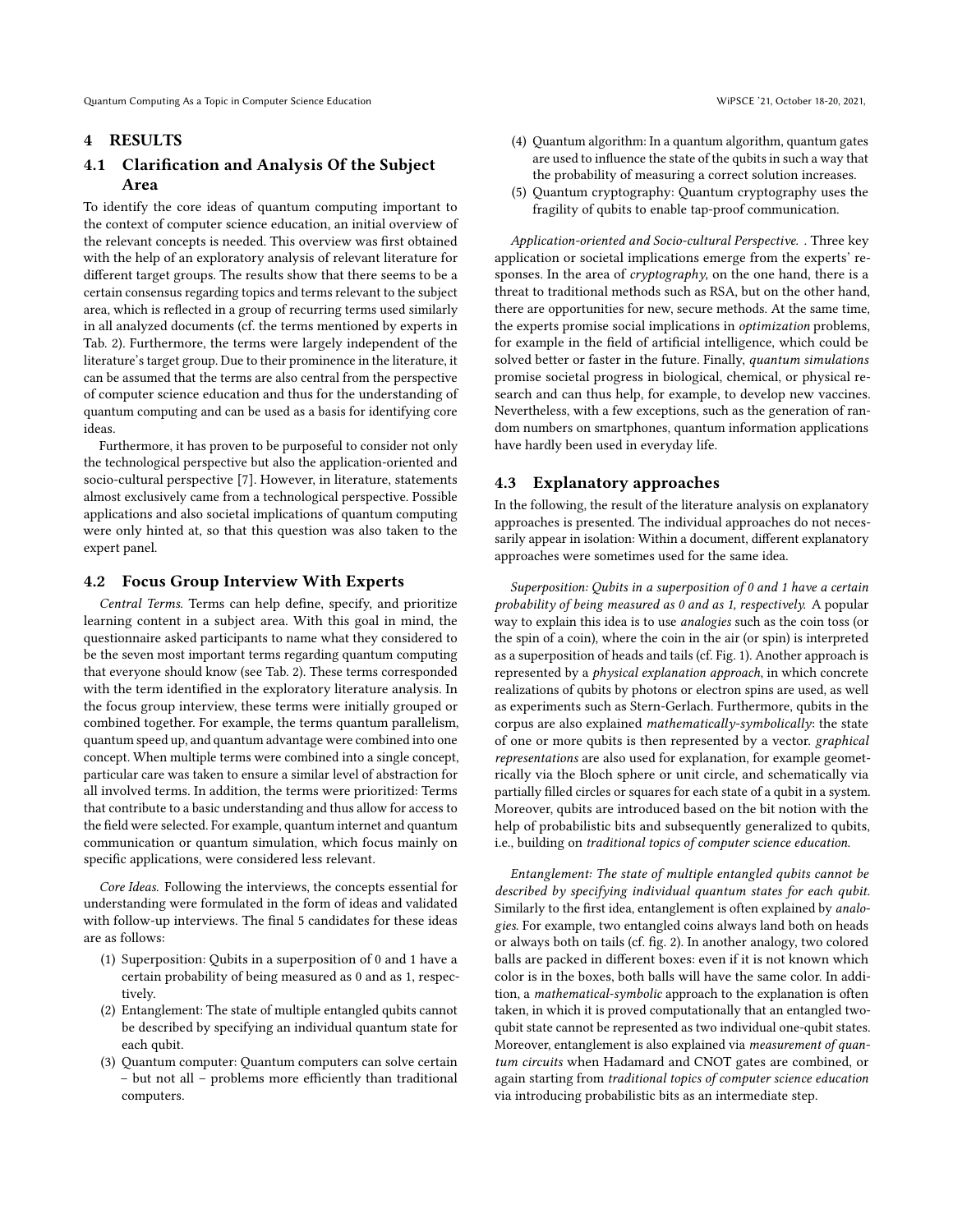<span id="page-3-0"></span>

| Begriff             | # | Begriff                    | #              | Begriff                                  | # |
|---------------------|---|----------------------------|----------------|------------------------------------------|---|
| Oubit               | 8 | <b>State</b>               | 2              | <b>Ouantum Information</b><br>processing |   |
| Entanglement        | 8 | Measurement                | 2              | Quantum communica-<br>tion               |   |
| circuit<br>Ouantum  | 5 | <b>Ouantum</b> simulation  | 2              | Quantum speed up                         |   |
| -gate               |   |                            |                |                                          |   |
| Superposition       | 5 | Decoherence                | $\overline{2}$ | Bloch sphere                             |   |
| Quantum cryptogra-  | 5 | Teleportation              | 2              | Supremacy                                |   |
| phy                 |   |                            |                |                                          |   |
| Quantum computer    | 4 | Quantum internet           | 2              | Quantum Advantage                        |   |
| Quantum algorithm   | 2 | Error-prone                | 2              | Photon                                   |   |
| Quantum parallelism | 2 | <b>Ouantum</b> information |                |                                          |   |
|                     |   |                            |                |                                          |   |

Table 2: Core terms and number of responses by experts.

<span id="page-3-1"></span>

#### Figure 1: Examples for explainaing qubits and superposition

<span id="page-3-2"></span>

Figure 2: Examples for explaining quantum entanglement in the context of quantum computing

Quantum computers: Quantum computers can solve certain – but not all – problems more efficiently than traditional computers. Again, the analogy approach is often taken, describing quantum computers as operating in a highly parallel fashion. Another explanatory approach uses set of states – often using concrete examples and orders of magnitude: For example, 300 qubits can already represent more states (about  $10^{90}$ ) than particles that exist in the universe. Another popular explanatory approach works with a concrete example such as the Deutsch-Josza algorithm [\[9\]](#page-5-37). This way, the number of steps necessary to solve the problem can be compared between a traditional and a quantum computer.

Quantum algorithm: In a quantum algorithm, quantum gates are used to influence the state of qubits in such a way that the probability of measuring a correct solution increases. For this concept, on the one hand, a physical explanation approach is used, which describes a concrete realization and manipulation of qubits (e.g. photons)

(cf. fig. [4\)](#page-4-0). To explain the effect of the different gates on the state of one (or more) qubits, sometimes a graphical representation is chosen. For example, a rotation is made on the Bloch sphere, a vector is mirrored at a certain axis on the unit circle, or filled areas are exchanged along certain edges of a cube in a schematic representation. In the experimental explanation approach, the effects of the gates are investigated by measurement – for this purpose, one usually works directly with appropriate tools (usually simulators for quantum computers). Lastly, in a mathematical-symbolic explanatory approach, the quantum gates are used in their matrix representation, where applying a gate corresponds to multiplying the matrix by a vector, or mapped to a state transition diagram.

Quantum cryptography: quantum cryptography exploits the fragility of qubits to enable tap-proof communication. A concrete example is often chosen as an explanatory approach for the way quantum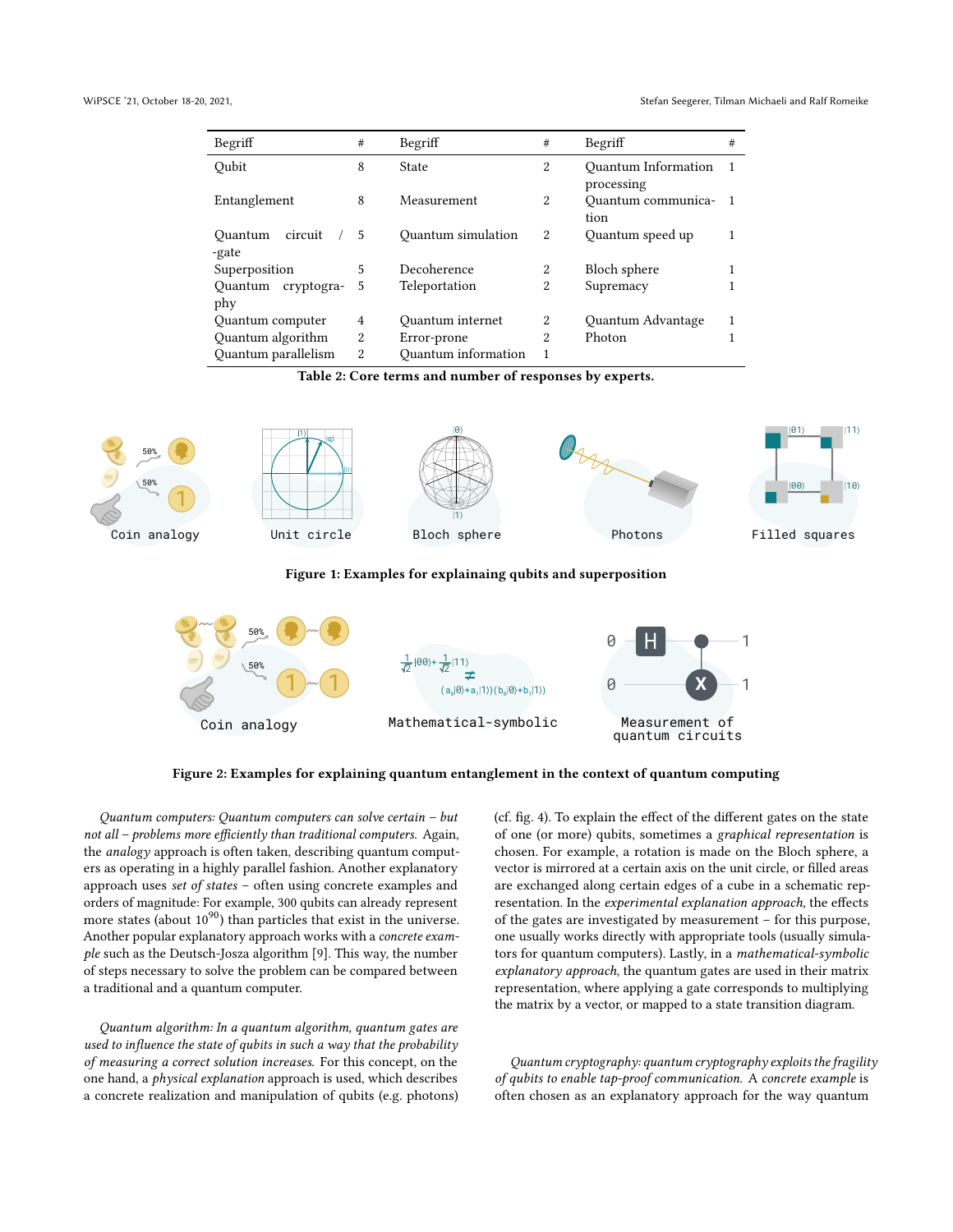Quantum Computing As a Topic in Computer Science Education WiPSCE '21, October 18-20, 2021,



Figure 3: Examples for explaining why quantum computers can solve certain problems more efficiently than classical computers

<span id="page-4-0"></span>

Figure 4: Examples for explaining gates

cryptography works, in the form of the BB84 key exchange protocol [\[3\]](#page-5-38), since this does not require entangled states and is overall considered easy to understand. Furthermore, to illustrate the advantages of a quantum key exchange protocol, traditional topics of computer science education such as symmetric encryption and the one-time pad are also referenced.

## 5 DISCUSSION

Both the literature-based analysis and clarification of the subject area and the expert interview show that quantum computing can be made accessible via a core of central ideas. Similar to the beginnings of computer science, mathematical foundations, physical realization, and computational use of quantum computers are still very close to each other. This has an impact on existing foci and teaching approaches to quantum computing. The expert group agreed that a specific computer science perspective exists and is important. A particular challenge for computer science education is that there are – as of now – hardly any concrete applications of quantum computing. Therefore, applications and contexts used in teaching must be limited to simulation and future scenarios, for example. The same applies to the socio-cultural perspective: The potential effects of quantum technologies already motivate several research directions, such as (post-)quantum cryptography, but are not yet noticeable in everyday life. However, since they are considered to have the potential to change society, educational approaches that are comprehensible to the general public are necessary for an informed public discourse.

Looking at the analyzed explanatory approaches, it can be seen that mathematical and physical views and approaches to quantum technologies have dominated so far. Thus, in the corpus studied, physical experiments were often described in the context of an introduction to quantum computing. Furthermore, complex numbers or matrices were introduced to describe states and gates. The

corpus shows, however, that explanations of the ideas are possible even without a corresponding foundation in physics or elaborate knowledge of mathematics.

Furthermore, our data indicates that quantum computer science ideas are often explained starting from traditional concepts of computer science – or are contrasted to them. Thus, traditional contents of computer science education, such as the representation of information by bits or the realization of information processing by computers with the help of logic gates, represent an important basis for the teaching of quantum computing.

Beyond that, the results show that – as usual in computer science education – analogies are often used. Analogies can help, according to a constructivist learning understanding, to clarify facts vividly, but mostly reduce the idea to a single aspect. This results in special challenges concerning misconceptions. For example, the analogy of a coin toss for qubits in superposition has only limited validity, since objects like coins do not behave according to quantum mechanical laws: The result of a toss could be calculated if all parameters were known exactly. These laws are subject to those of traditional mechanics. A comparable problem appears with the analogy that quantum computers – similar to traditional multiprocessor systems – would operate in a highly parallel fashion. In fact, quantum computers alter the probabilities of a large number of potential solutions in such a way that a correct solution is very likely to be measured. Accordingly, it can be seen as a task of research in computer science education to explore which approaches and analogies are suitable to develop helpful conceptions, which misconceptions should be avoided, and which age-appropriate competencies students can and should acquire concerning quantum computing.

## 6 CONCLUSION

The investigation of quantum computing as a rather young subdiscipline of computer science shows that both the research field